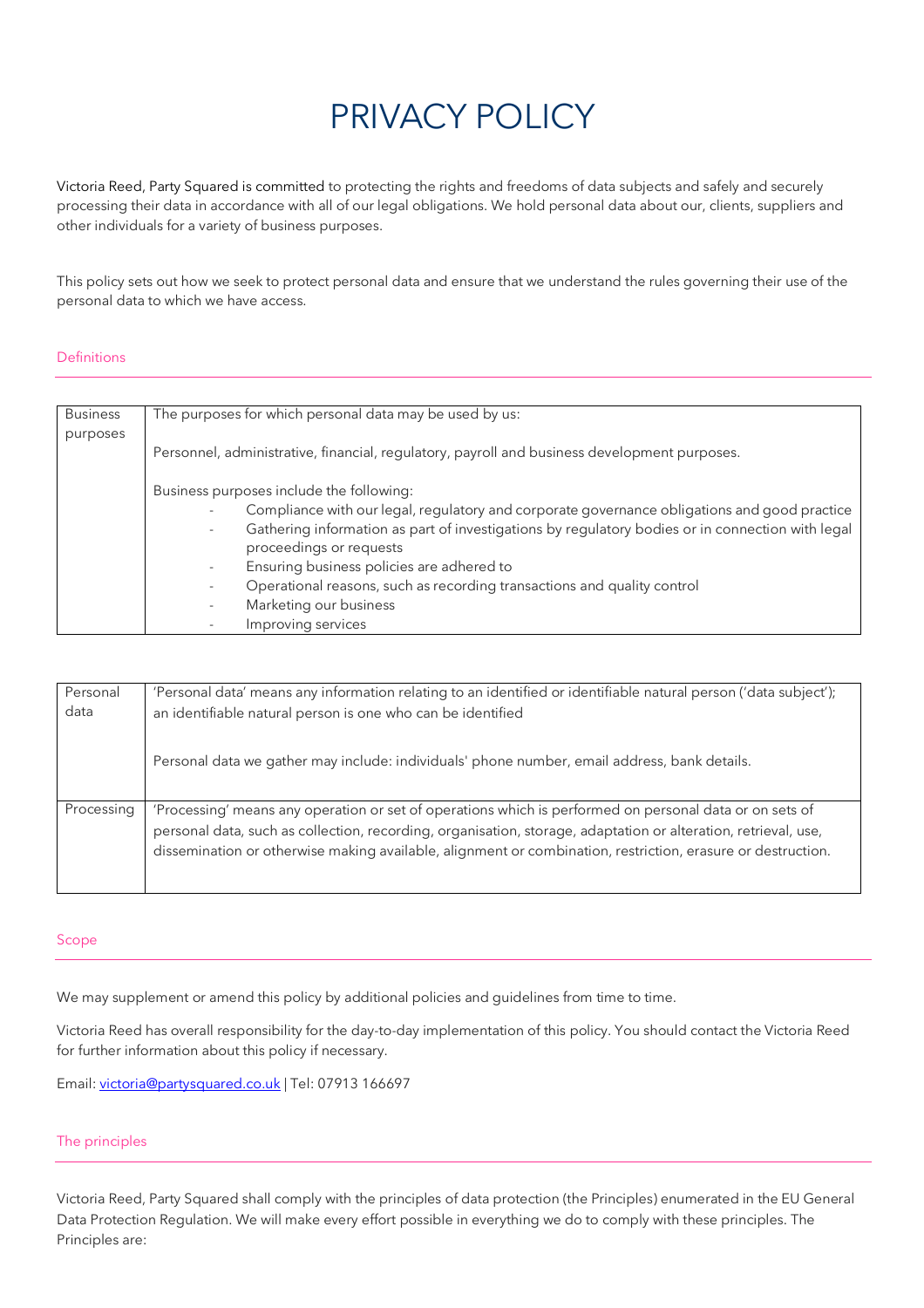1. Lawful, fair and transparent - Data collection must be fair, for a legal purpose and we must be open and transparent as to how the data will be used.

- 2. Limited for its purpose Data can only be collected for a specific purpose.
- 3. Data minimisation Any data collected must be necessary and not excessive for its purpose.
- 4. Accurate The data we hold must be accurate and kept up to date.
- 5. Retention We cannot store data longer than necessary.
- 6. Integrity and confidentiality The data we hold must be kept safe and secure.

#### 1.1 Accountability and transparency

We must ensure accountability and transparency in all our use of personal data. We must show how we comply with each Principle.

#### 1. 2 Fair and lawful processing

We must process personal data fairly and lawfully in accordance with individuals' rights. This generally means that we should not process personal data unless the individual whose details we are processing has consented to this happening.

If we cannot apply a lawful basis (explained below), our processing does not conform to the first principle and will be unlawful. Data subjects have the right to have any data unlawfully processed erased.

#### 1.3 Lawful basis for processing data

Our lawful basis for processing your data is shown below. At least one of the following conditions apply whenever we process your personal data:

- 1. Consent: We hold recent, clear, explicit, and defined consent for the individual's data to be processed for a specific purpose.
- 2. Contract: The processing is necessary to fulfil or prepare a contract for the individual.

#### 2. What data we hold and why?

- The purpose of the data processing is to provide you with a service or product under contract
- Without processing your data, we cannot provide you with a contact for our services

We must also ensure that individuals whose data is being processed by us are informed of the lawful basis for processing their data, as well as the intended purpose. This should occur via a privacy notice. This applies whether we have collected the data directly from the individual, or from another source.

#### 3.1 Data collected stored and processed

- Data is sourced directly from you, either when you first contact us by email, or when you contact us via our website. It is also occasionally sourced from you if we have met you at a wedding fair or venue open day. When you contact us, we will reply and make our privacy policy available to you.
- Your data is processed in order for us to prepare a quotation or to prepare or fulfil a contract with you.
- The data we collect and store, includes; your name, address, phone number and email address. It also includes the address your event will be held at for delivery purposes and calculating delivery charges for quotations.
- Where a security deposit has been paid for a hire order, we ask for your bank account number and sort-code. This is taken in order for us to refund the security deposit. The details and taken used to make the refund and are immediately destroyed after use.
- Recipients of your personal data are Apple and Dropbox, Google and Wix. Orders contracts and photographs are stored in cloud storage. Email service is provided by Gmail and our site is hosted by Wix. Wix and Google collect your

## Data Protection Policy **Page 1** and the page 1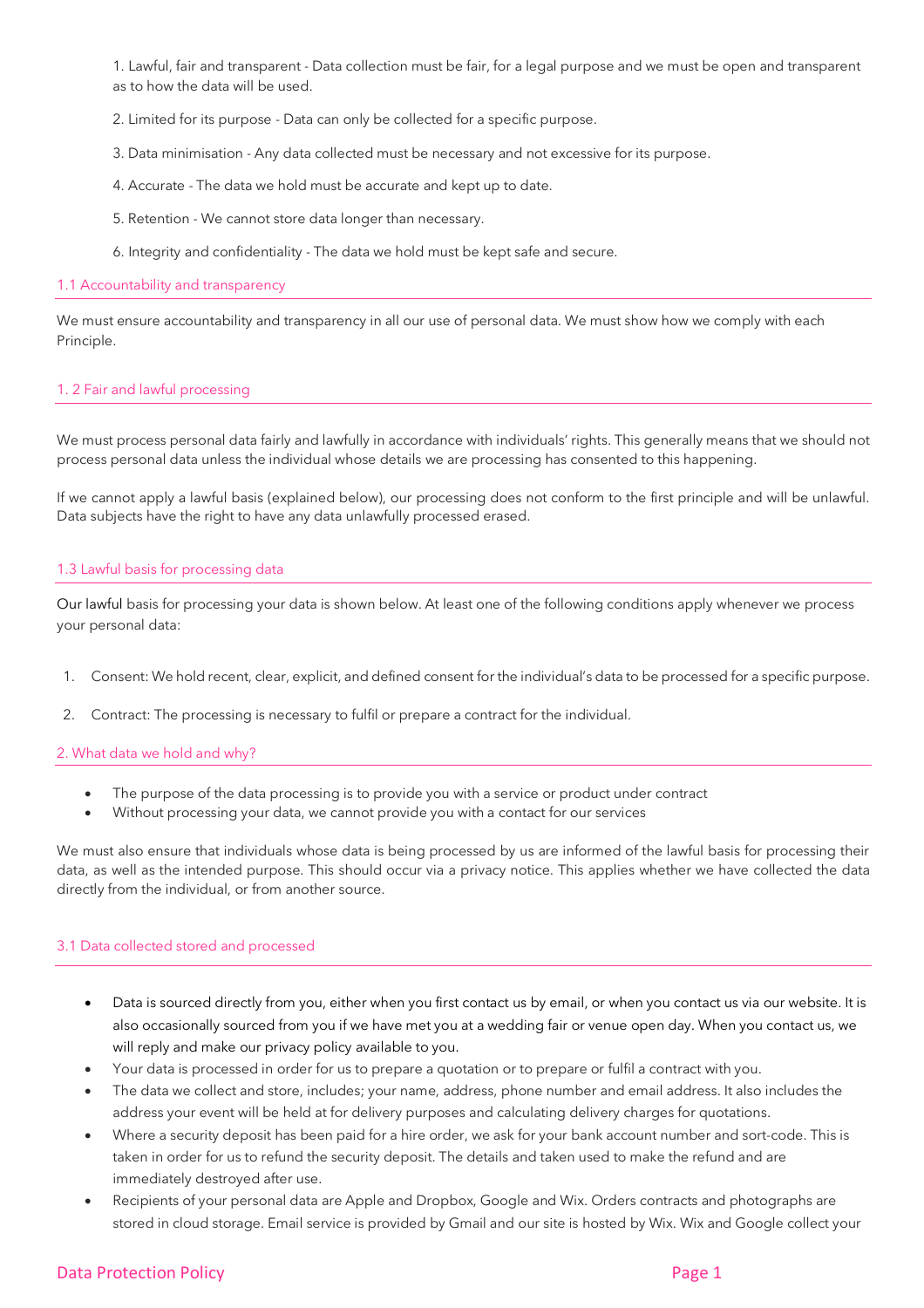IP address and information about the device you are using for the purposes of analysing site traffic and information about customers including; sex, age and location.

- We retain data for a period of one year after your event to fulfil business, tax and legal requirements.
- If you feel your data is being processed incorrectly or without consent you have the right to lodge a complaint with the  $ICO$

## 3.2 Special categories of personal data

We do not need to collect and do not store the following information:

- race
- ethnic origin
- religion
- **genetics**
- health
- sexual orientation

#### 3.3 Access requests

We must provide an you with a copy of the information if you request it, free of charge. This must occur without delay, and within one month of receipt. We endeavour to provide you access to your information in commonly used electronic formats.

#### 3.4 Right to erasure

You have a right to have your data erased and for processing to cease in the following circumstances:

- Where the personal data is no longer necessary in relation to the purpose for which it was originally collected and / or processed
- Where consent is withdrawn
- Where the individual objects to processing and there is no overriding legitimate interest for continuing the processing
- The personal data was unlawfully processed or otherwise breached data protection laws
- To comply with a legal obligation
- The processing relates to a child

We can only refuse to comply with a right to erasure in the following circumstances:

The exercise or defence of legal claims

#### 4. Accuracy and relevance

- We will ensure that any personal data we process is accurate, adequate, relevant and not excessive, given the purpose for which it was obtained.
- Individuals may ask that we correct inaccurate personal data relating to them. If you believe that information is inaccurate you should record the fact that the accuracy of the information is disputed and inform Victoria Reed.

#### 5. Data retention

We must retain personal data for no longer than is necessary. What is necessary will depend on the circumstances of each client and event.

#### 5.1 Rights of individuals